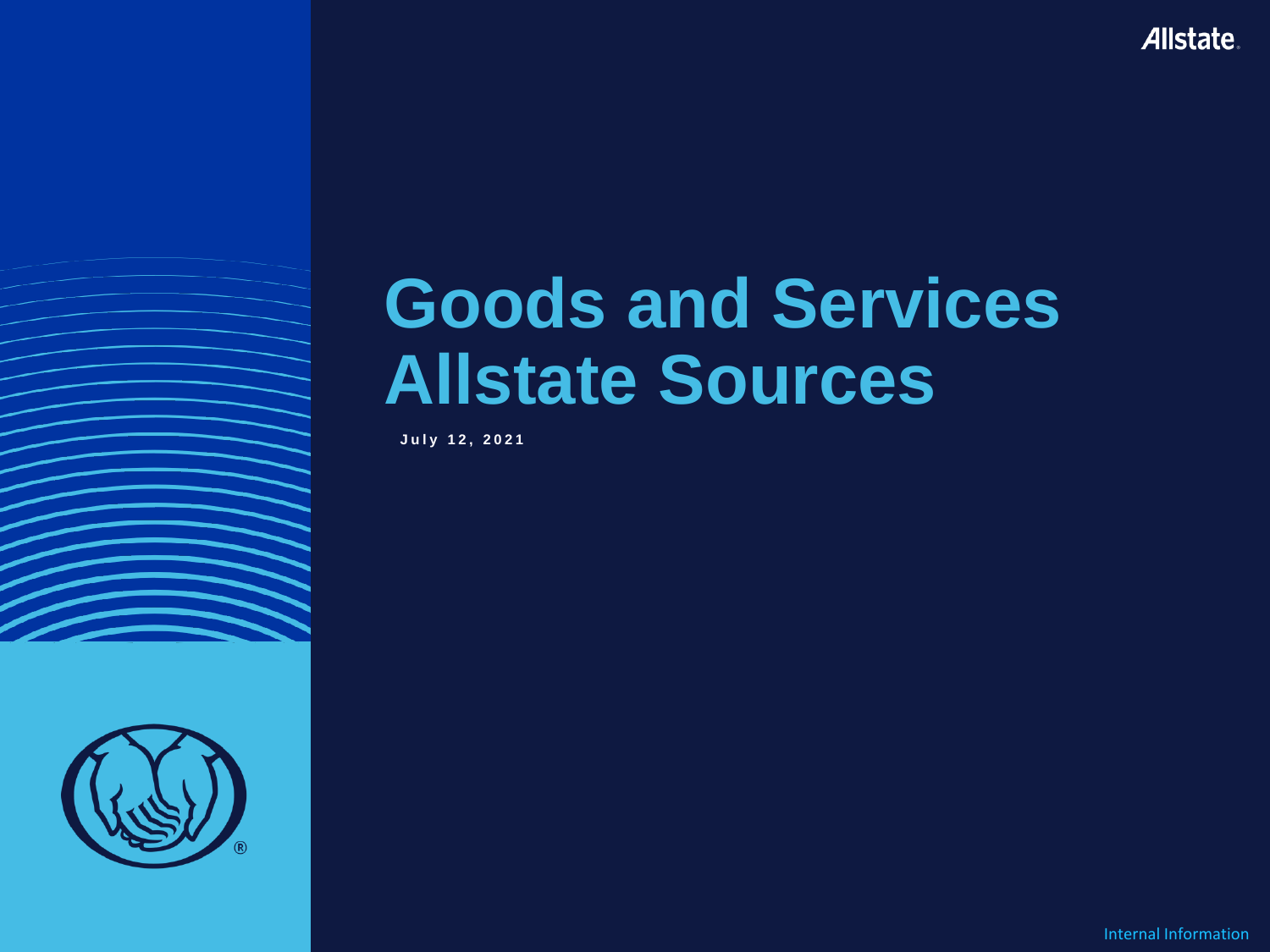

**Contract Contract** 

### **The following is a list of the goods and services Allstate sources.**

#### **ACCOUNTING, FINANCIAL & INVESTMENT SERVICES**

Accounting Services Auditing Services Financial Analysis Services Investment Services Leasing Overpayment Recovery Services

### **ADMINISTRATIVE, BACK OFFICE PROCESSING & CALL SERVICE CENTERS**

Application Processing Billing Administration Claim Processing Enrollment Administration Help Desk Payment Processing Welfare and Benefits

### **CONSULTING SERVICES**

Accounting/Auditing/Tax Advertising, Marketing, Interactive Marketing Change Management Claims Corporate Relations Education and Training Human Resources Investment Management **Operations** Risk Management/Actuarial Service/Call Centers **Technology** 

### **CORPORATE RELATIONS SERVICES**

### **DATA**

Database Development Delivery Mechanization and Integration (Development/Implementation) Pipeline Development/Implementation Processing (Manipulation/Enhancement of Raw Data) Raw Information (Motor Vehicle Records, Credit, Demographics, etc.)

### **EDUCATION AND TRAINING**

Creative Writing Design/Development Direct Training Technical Writing Train-the-Trainer Training Material Production

### **FACILITY PRODUCTS & SERVICES**

Cleaning **Construction** Facility Leasing Facility Related Products Facility Related Services Fleet/Company Cars Mail Room Furniture and Equipment MRO Products Office Furniture Office Supplies and Equipment Real Estate Services

Internal Information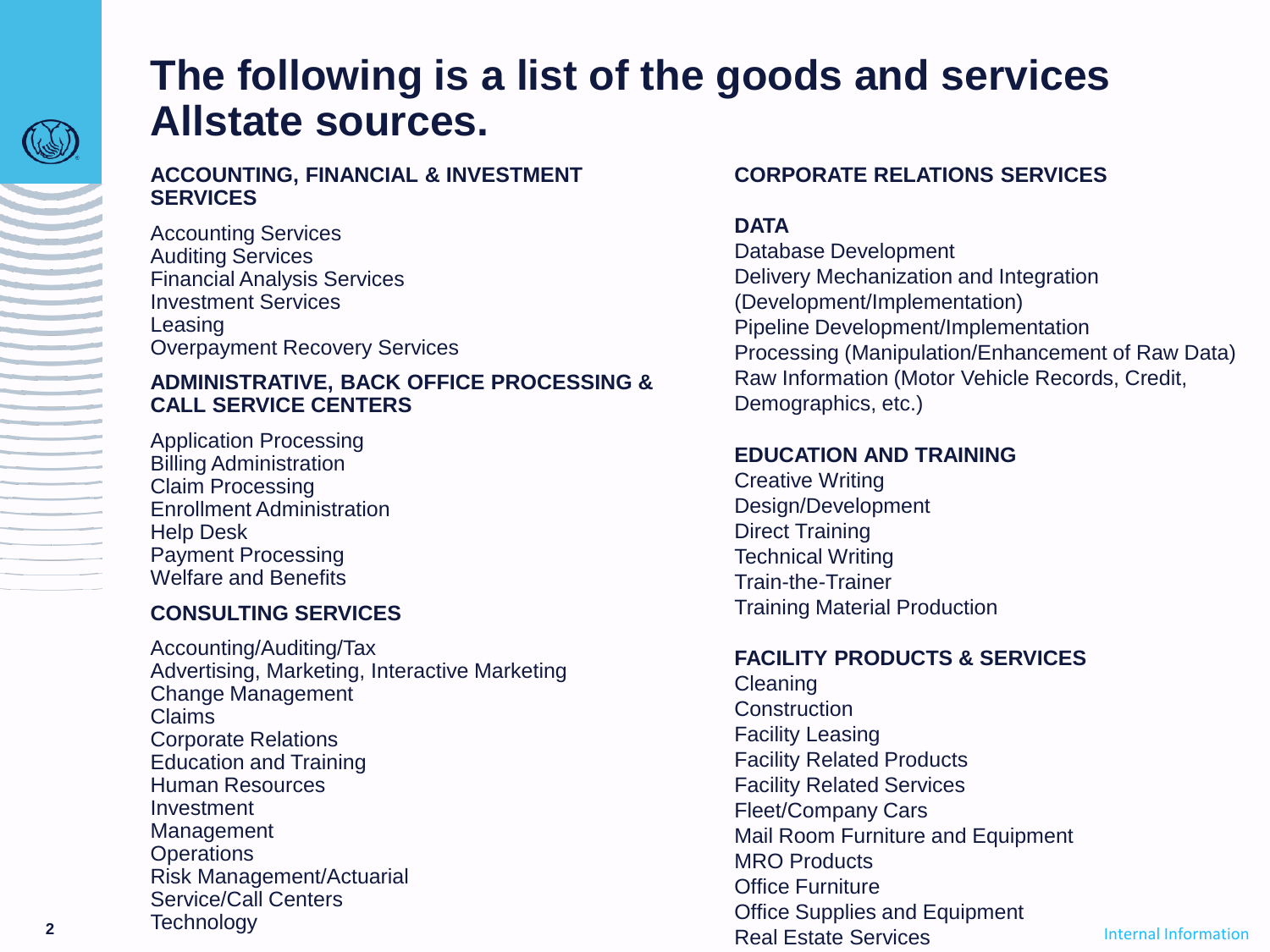### **Products and Services Allstate Sources**



### **INSPECTIONS & SCREENINGS**

Auto **Background** Medical Property

### **INSURANCE CLAIM RELATED SERVICES**

Auto Body Repair

### **Transcription Services**

### **MARKETING & ADVERTISING**

Communications/Creative **Fulfillment Measurement** Media Placement Operations Management Outsourced Solution (Full Service) **Production** Research Web Banner Advertising Web Design/Implementation

### **PAPER & PRINTING**

Coated/Uncoated Bindery/Finishing Business Cards Business Forms Checks and Drafts Direct Mail Envelopes Financial Printing Fulfillment Inventory Management Mailing/Lettershop Rolls **Sheets Web** 

#### **RELOCATION SERVICES SUBSCRIPTION SERVICES**

Electronic Information **News** Periodical Publications Research Information